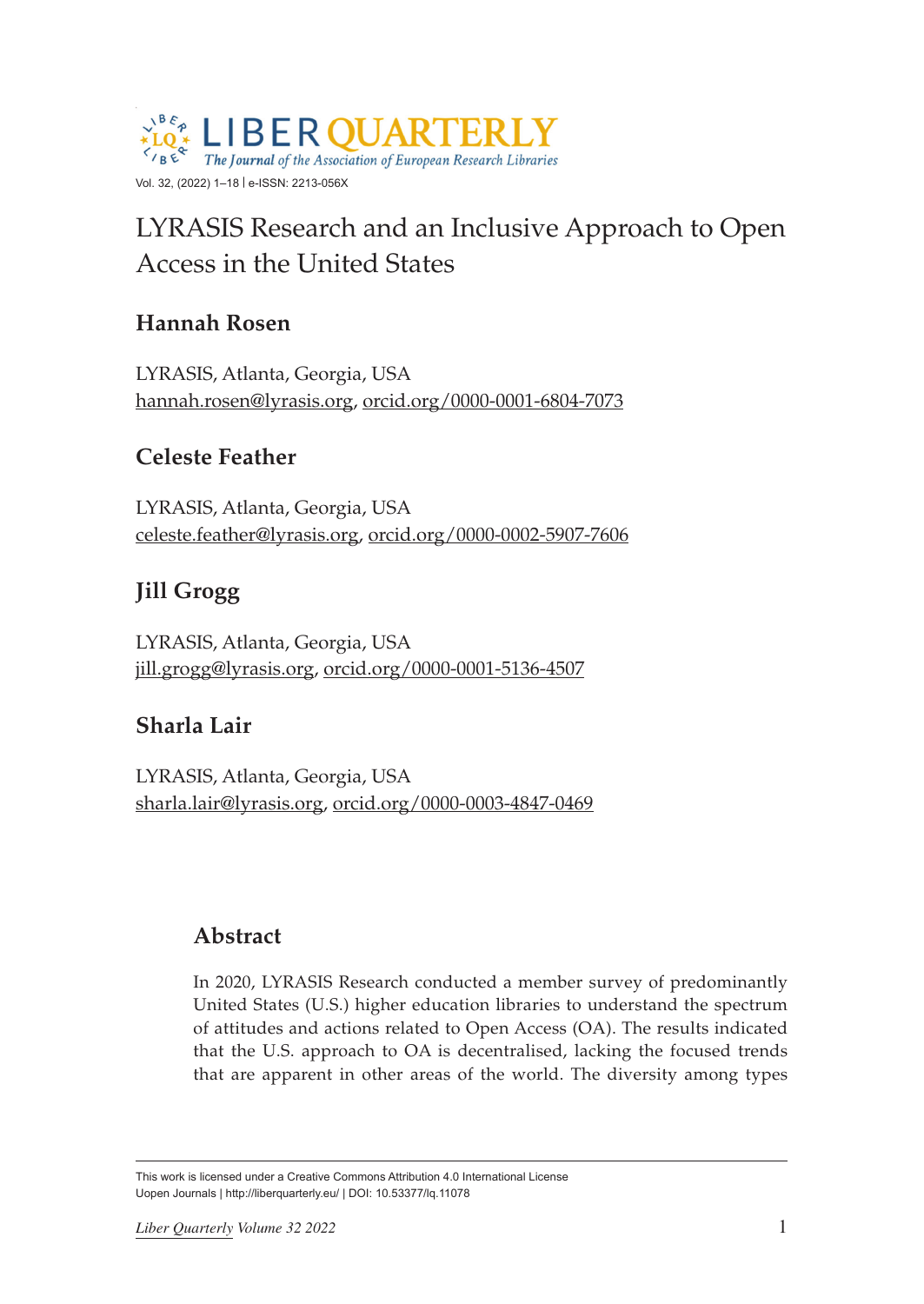of colleges and universities in the U.S. is revealed through discussions about support or lack thereof for APCs, crowdfunding models, preprint repositories, the Subscribe to Open approach, and more. The array of OA approaches that garner support in the U.S. may appear confusing as we strive for scale in our efforts. LYRASIS has used its research findings, in combination with our deep understanding of U.S. higher education libraries, to develop a collaborative approach towards OA that provides multiple incentives and opportunities for libraries serving all types of institutions to engage. This article, expanding on the LIBER 2021 Conference Presentation of the same name, will outline the results of the survey, the conclusions LYRASIS has drawn, and our work to develop an inclusive approach to a variety of OA initiatives. Our understanding of the landscape of U.S. higher education has led us to develop or support several significant recent OA initiatives, including a fund for OA ebooks focused on United Nations Sustainable Development Goals topics and the establishment of the LYRASIS Open Access Community Investment Program (OACIP).

**Keywords**: Open Access; United States; LYRASIS; Publishing Models

### **1. Introduction**

The Open Access (OA) landscape within the United States (U.S.) can be difficult to grasp due to the dizzying diversity of institution types participating in the scholarly communication environment. The U.S. higher education system includes over 4,000 institutions providing technical and career training, two-year Associate degrees, four-year baccalaureate degrees, and a variety of higher-level master, doctoral, and professional degrees (Digest of Education Statistics, 2017). Some are supported by state and local government funds from taxpayers, and the rest are privately owned with either a non-profit tax-exempt status or a commercial for-profit tax status. Numerous smaller four-year institutions have historical roots in religious communities. Each of these institutions has their own academic and financial pressures both from within and outside of the library, not to mention their own philosophical attitudes towards Open Access based on their institutional culture. This paper will first attempt to summarise and contextualise OA trends within the U.S., based on research performed at LYRASIS, a library consortium whose membership spans all U.S. geographic regions.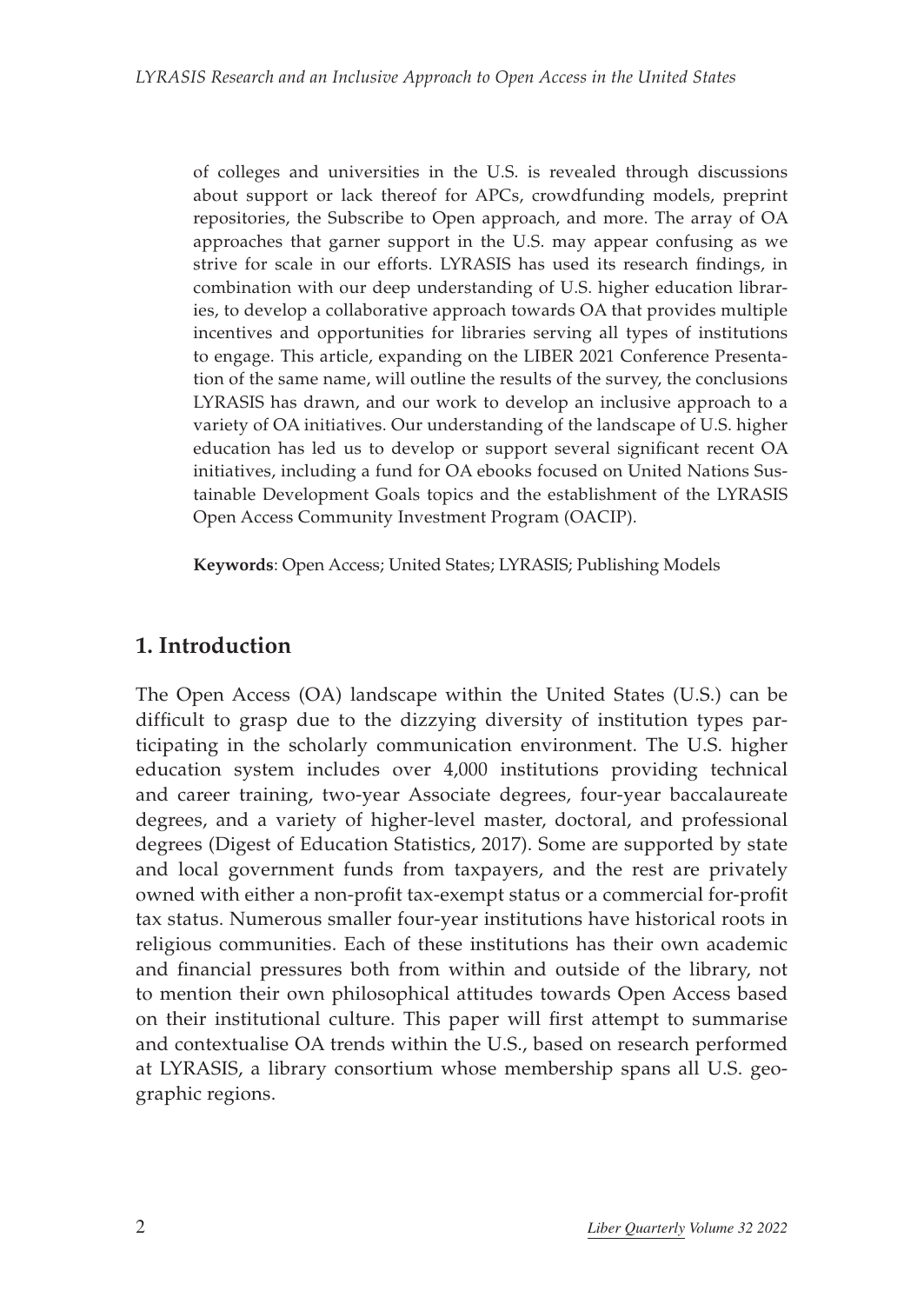This research has helped to catalyse the LYRASIS approach to OA, establishing a philosophy based on purposefully embracing a diversity of OA models and initiatives. In order to engage the largest possible number of US higher education libraries in support of OA, new models to transform scholarly communication must provide affordability and local impact to a great diversity of institutions with respect to degree programs, student population size, and varying levels of focus on teaching and research. Models that support the diversity of participating institutions and encourage equity and inclusion are needed to encourage a wider participation in the movement to increase OA content. This paper will conclude with examining successful strategies based on research to encourage library OA participation in the U.S.

### **2. About LYRASIS**

LYRASIS is a nationwide consortium based in the United States. We are not the national consortium, because such a thing does not exist within the U.S., but we do have a wide reach, serving over 1,000 predominantly academic libraries, as well as archives and museums. While we provide many different services, including open source software hosting, consulting and professional development, one of the oldest and core programs within LYRASIS is, like our European counterparts, licensing and negotiation for electronic resources on behalf of our libraries.

# **3. U.S. Academic Landscape and Library Spending**

At the moment, support for all paywalled scholarly content models and programs largely comes from the institutions with four-year and higher level degree programs, a percentage which LYRASIS has seen reflected in OA spending through our partnerships. Chart 1 demonstrates that the number of institutions supporting doctoral degree programs represents roughly a quarter of all four-year and graduate institutions.

However, the proportion of funding in these two categories for library materials and services is essentially flipped, as shown in Chart 2.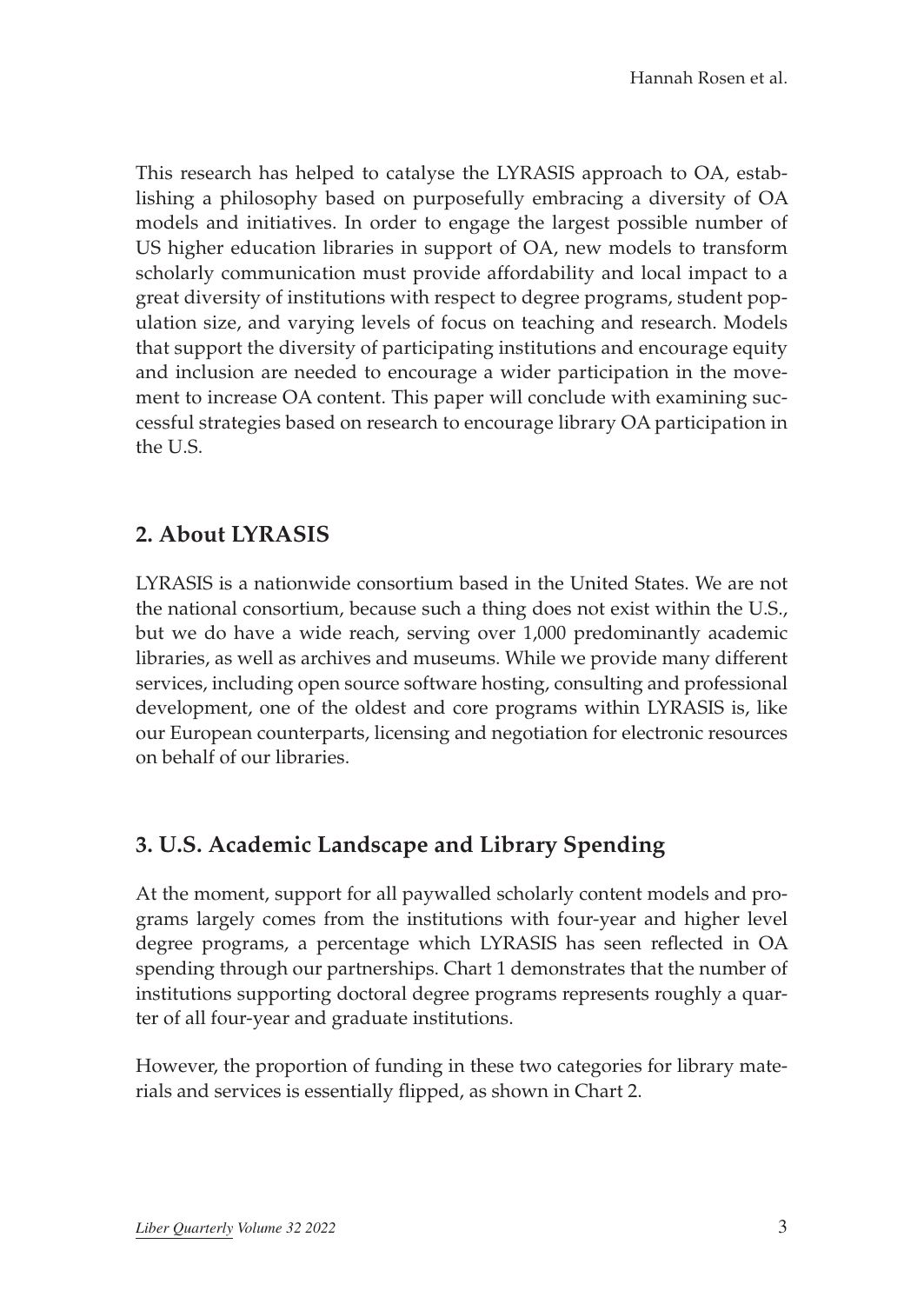

*Chart 1: U.S. Four-Year and Graduate Institutions: Highest Level of Degree Granted (Indiana University Center for Postsecondary Research, 2018).*

*Chart 2: Library Materials and Services Expenditures, USD, Fiscal Year 2019 (IPEDS, 2019).*

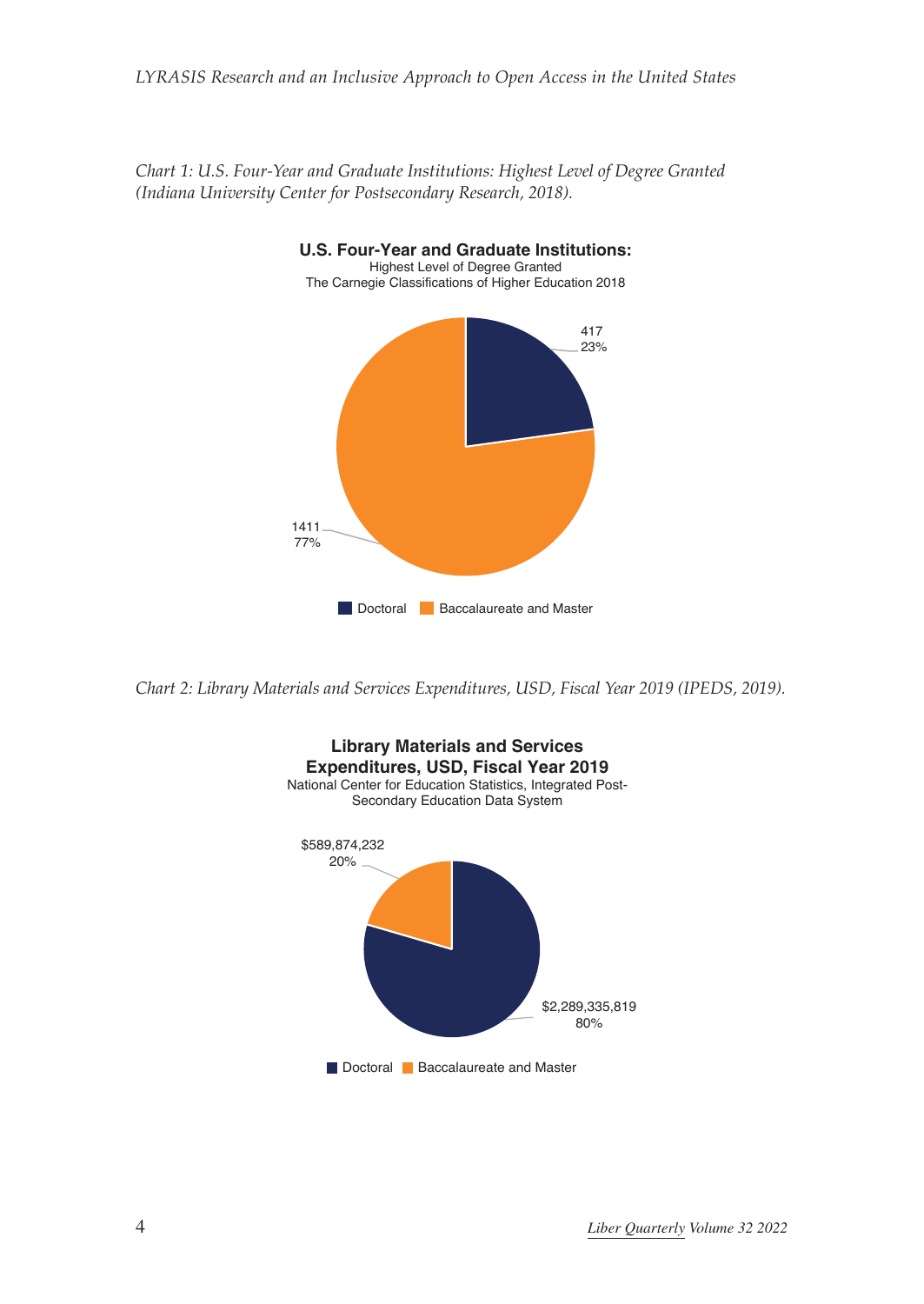

*Chart 3: Student Headcount, Fiscal Year 2019 (IPEDS, 2019).*

To add to the complexity, in terms of headcount as demonstrated in Chart 3, doctoral universities enroll a little less than 60% of all U.S. students getting baccalaureate degrees or higher.

This hints at a deeper issue: only a quarter of institutions are paying for OA on behalf of 60% of students, demonstrating a major imbalance in support of OA programs.

The cost cannot and should not be borne by doctoral institutions alone, even though they hold the majority of library collection budget dollars. Based on the statistics as seen in the previous charts, the US higher education space is dominated by those offering master and baccalaureate degrees. Yet robust participation by the doctoral institutions is essential for most OA programs to succeed. The benefits of OA accrue to all students wherever they are enrolled, as the published content supports the teaching programs of all institutions and therefore has the potential to lower the cost of acquiring a four-year or advanced degree.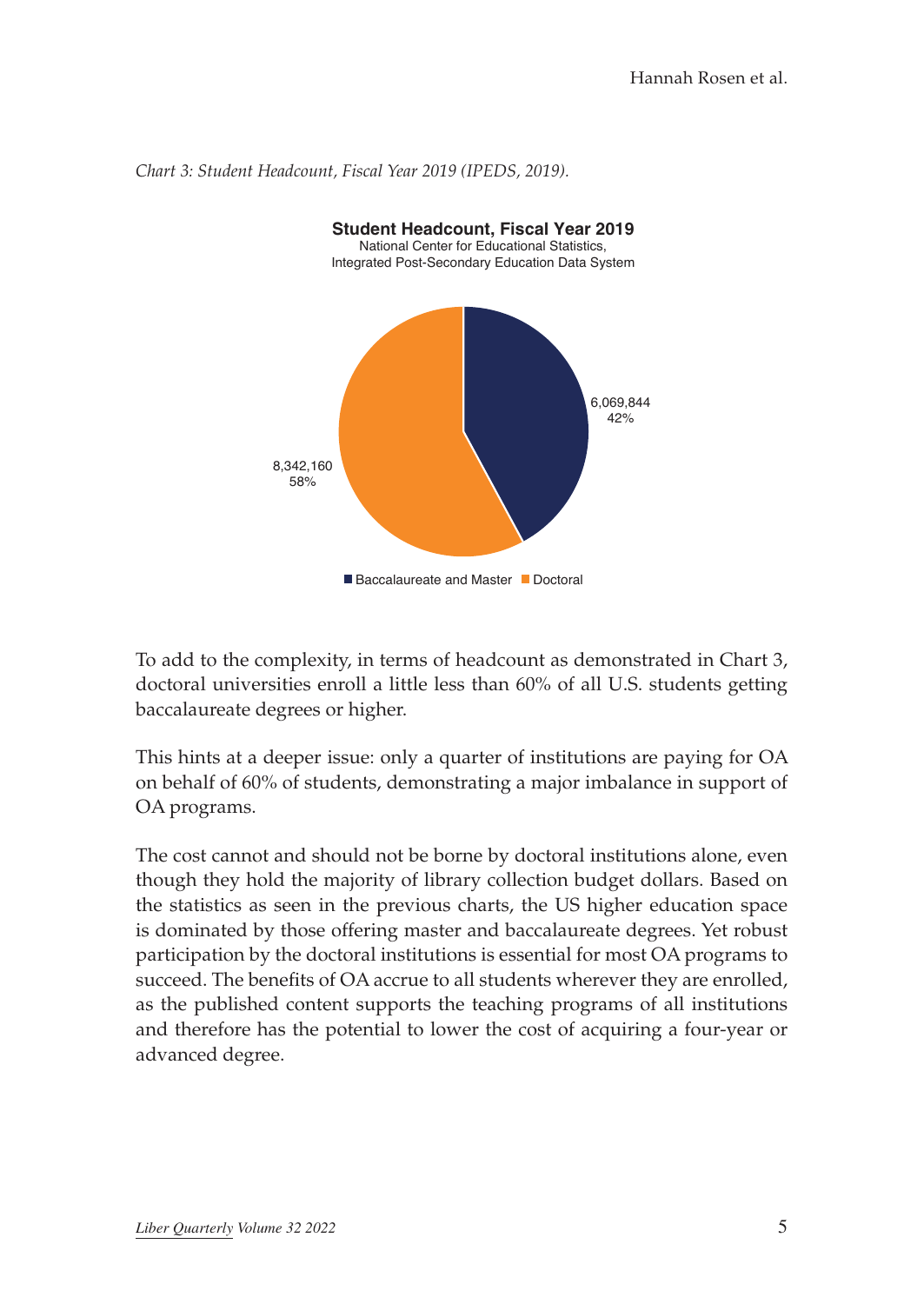# **4. LYRASIS OA Foundations**

Our work at LYRASIS with Open Access programs began in 2012 with the first phase of the SCOAP3 program for Open Access journal articles in high energy physics (LYRASIS, 2021a). Over the past eight years, we have continued to add new (predominantly European) Open Access programs into the content portfolio, including Open Library of Humanities, Reveal Digital, and Knowledge Unlatched. These offers are made available to the LYRASIS member community of over 1,000 libraries. Due to our administrative capabilities, we also frequently serve as the national U.S. contact point for certain OA programs, and therefore reach beyond our association's members to serve the entire US higher education community.

Although diverse, the OA programs that were supported at LYRASIS leading up to the pandemic (and, as will be discussed later, since then) have at least one thing in common: no article processing charges (APCs) are required to publish. These programs are largely dependent on crowdfunding from multiple stakeholder communities that include libraries, or a redirection of former paywalled subscription fees. While avoiding APCs was not a direct goal, due to LYRASIS' membership size and geographic scope, negotiating on behalf of groups of universities and authors felt unwieldy and beyond our organisational mission.

At the beginning of the COVID-19 pandemic in spring of 2020, the OA movement received a lot of attention when publishers, under pressure from both libraries struggling to give students remote digital access to assigned materials and non-profit funders such as the Wellcome Trust [advocating for open](https://wellcome.org/coronavirus-covid-19/open-data)  access of COVID-19 [materials to assist with research for cures and treatments](https://wellcome.org/coronavirus-covid-19/open-data)  (Wellcome, 2020), voluntarily opened their paywalled content packages for a limited period of time. This helped higher education libraries deliver digital content to their faculty and students when they were not able to physically be on campus or inside a library building. The merits of having expansive and unfettered access to more digital content became very apparent.

This temporary paywall departure looked to us to be an inflection point in US library attitudes towards OA, but we were not sure how that would affect our work supporting new and existing OA programs - we knew what some institutions were financially supporting, based on their contributions to LYRASIS programs, but we did not have any hard data surrounding their overall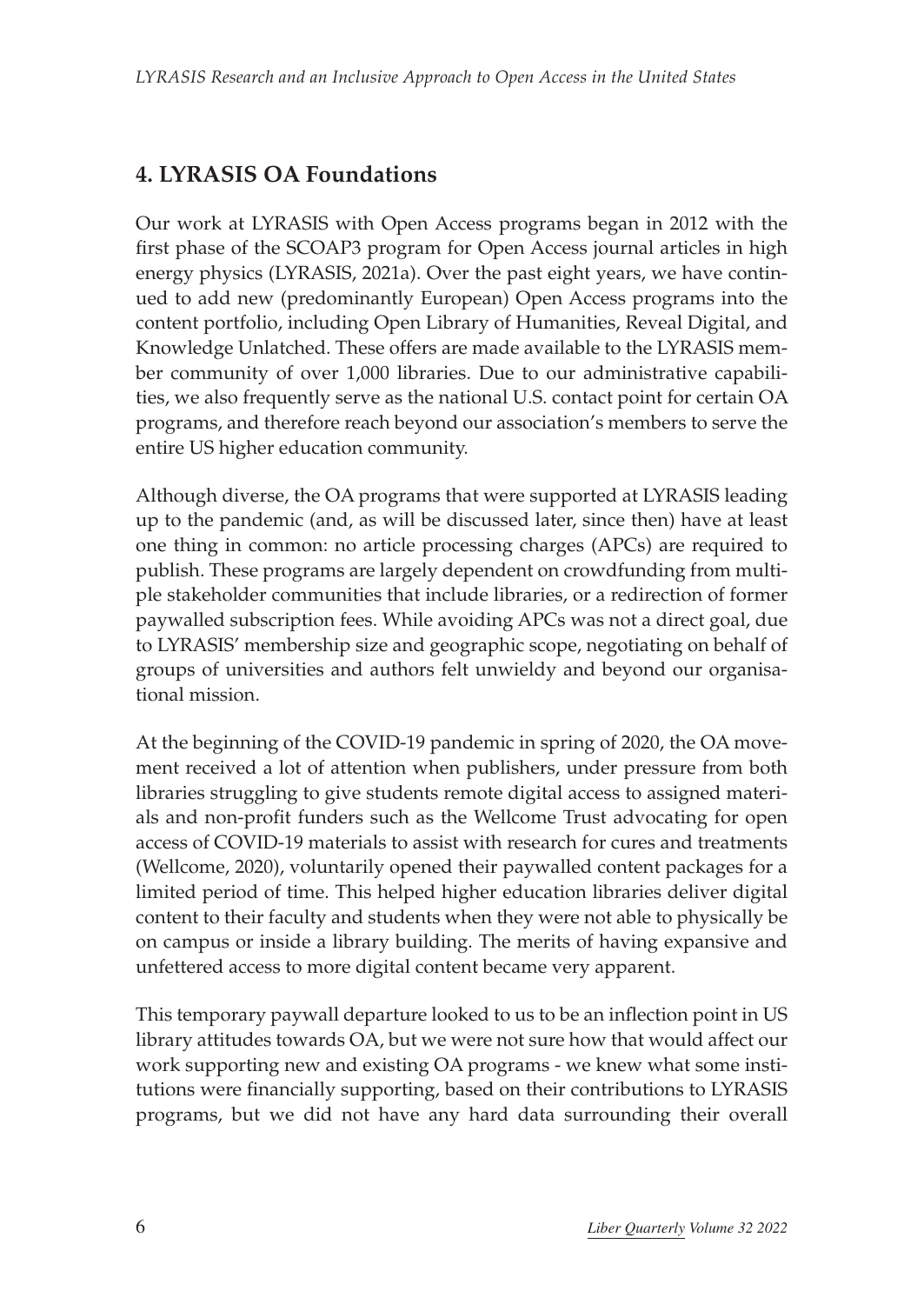attitudes towards, and activities within, the open landscape. Serendipitously, in the fall of 2019 we had begun designing a survey to better understand our members' interaction with open content. The next section will detail our relevant findings from the report, as well as the conclusions we drew for our own strategic planning.

### **5. [LYRASIS 2020 Open Content Survey Report](https://doi.org/10.48609/nwr2-9313) (Rosen & Grogg, 2020)**

As mentioned in the introduction, due to the diversity of higher education institutions within the U.S., it was crucial to design a survey that was inclusive in its language, making sure not to discourage participants who were not familiar with the panoply of definitions surrounding open, such as Green/ Gold/Platinum OA, etc. For the purposes of the survey results and analysis, "open content" was defined as "information that can be read or accessed without any barriers, be they paywalls or institutional logins." The survey gathered data about how libraries are interacting with open content in three broad areas: OA scholarship, open data, and Open Educational Resources (OERs). This article will focus mainly on the OA scholarship portion of the survey - the survey defined OA scholarship as "any works written by scholars, academic faculty, or graduate students, covering, but not limited to, common formats such as theses, dissertations, journal articles, monographs, and preprints."

The survey was conducted between January 31 and March 22, 2020. It was distributed via two listservs run and maintained by LYRASIS staff and sent to additional targeted groups within the LYRASIS membership – approximately 2,000 contacts. One hundred and sixty-six (166) responses were used in the survey analysis. Over 70% of the respondents came from academic institutions, mostly from acquisitions and OA librarians. In total, 7% of respondents represented associate's colleges, 13% represented baccalaureate colleges, 16% of respondents represented master's colleges and universities, and 36% of respondents represented doctoral universities (the remaining 28% represented non-academic institutions). The survey does skew towards larger universities - however, we believe we received sufficient participation from small, medium and large institutions to make conclusions concerning nationwide trends.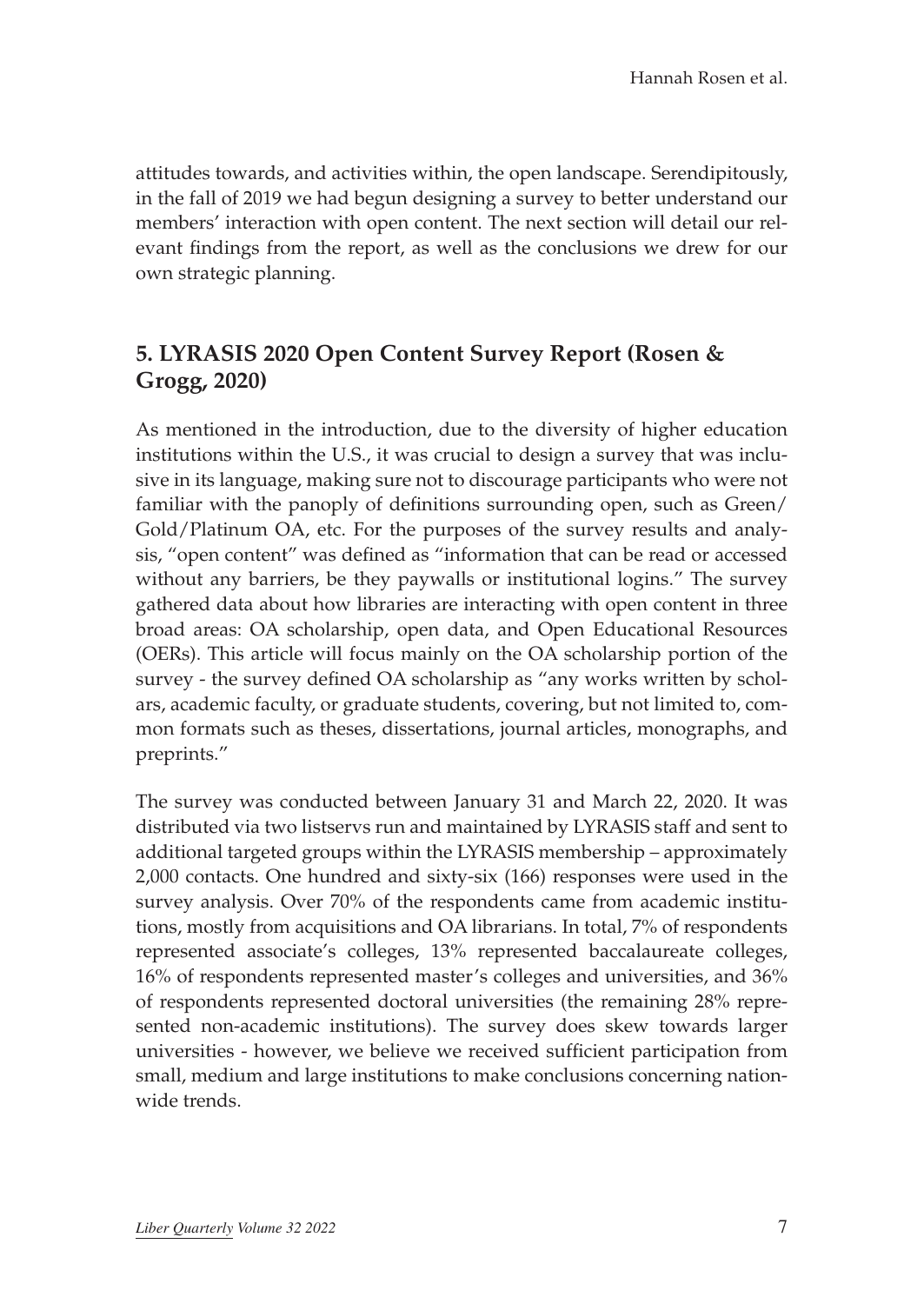

*Chart 4: Does Your Library Have an Open Content Policy? All Responses.*

First, institutions were asked if they have any sort of open content policy ("e.g. any kind of policy regarding providing free access to campus faculty publications or data, financially supporting open publishers, publishing open journals, monographs, or educational resources, or any other form of support for free and open access to information"), the results of which are displayed in Chart 4.

Twenty-five percent (25%) of respondents said they had an informal policy, and 24% of respondents said they had a formal policy - meaning roughly half of respondents have some form of policy, and only about a quarter of respondents have any formal documentation concerning open content. This information indicates that the majority of U.S. institutions are still trying to define open in terms of their institutions and institutional participation.<sup>1</sup> Our team took this as an indicator that our deliberate participation in certain open activities would be highly impactful in influencing institution decision making.

More interesting is Chart 5, demonstrating the responses to questions related to financial support for OA initiatives outside of the institution.

Fifty-three percent (53%) of respondents said they do not financially support outside initiatives, while 30% do support outside initiatives. Fourteen percent (14%) said they did not know, while 3% said 'Other.' Of those that said 'Other,' a pattern emerged of supporting outside initiatives indirectly through membership in organisations such as HathiTrust, SPARC, or other library consortia.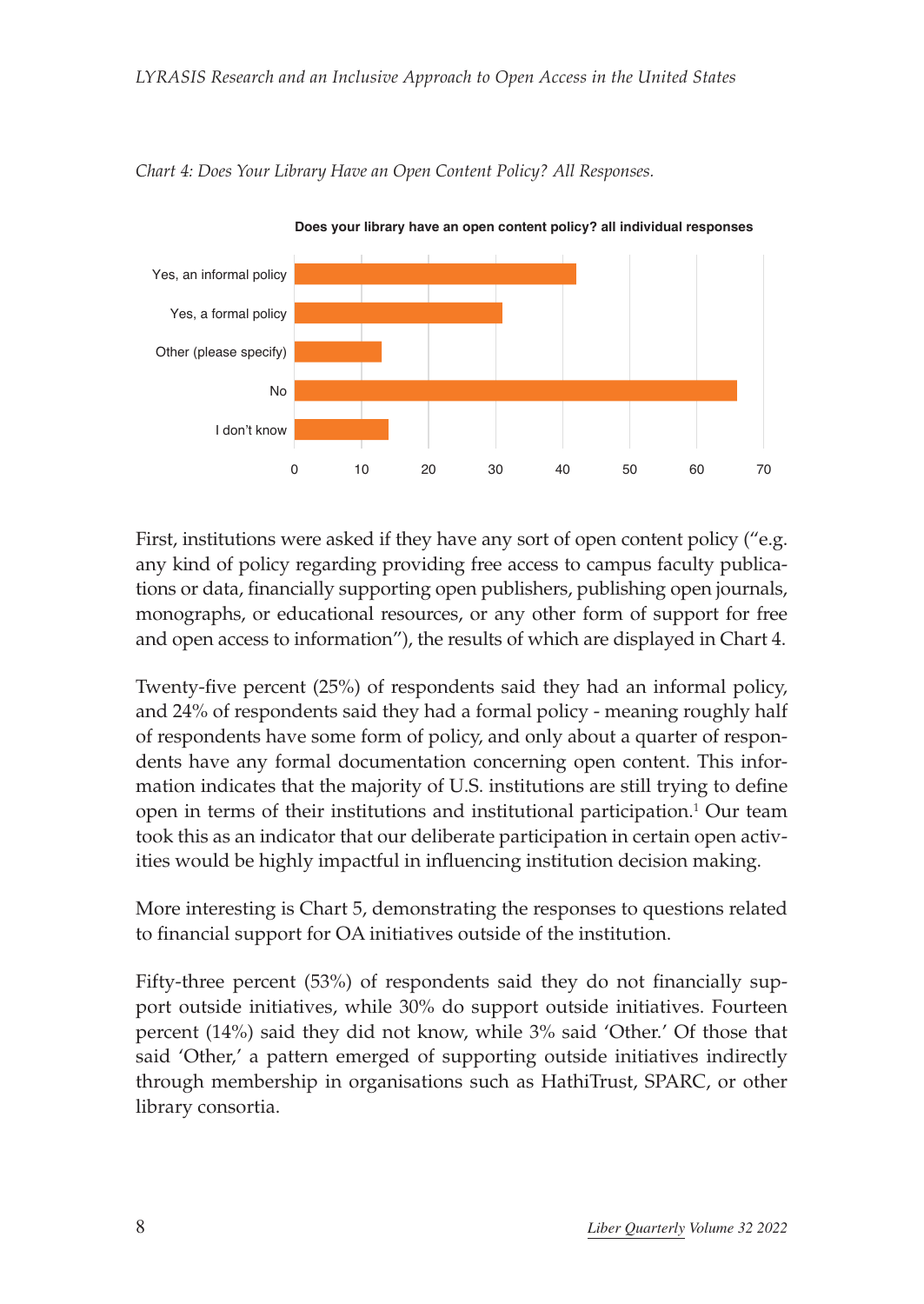

*Chart 5: Does your library financially support outside OA initiatives – Total Percentage.*

Institutions were also asked questions about their interaction with article processing charges (APCs) and book processing charges (BPCs). The APC fee structure is very widely adopted within European countries, and is often linked to national funding mandates and/or "transformative agreements" between single countries and major publishers. While there have been a handful of transformative agreements to come out of the United States (the most well-known being between the California Digital Library and Elsevier), the number of APC-based agreements has been relatively small compared to our European counterparts. Therefore we were interested in understanding how APC participation translated into the U.S. - specifically if there was a preference for what kinds of publishers received APC support. Libraries were asked, "Does your library provide financial support for APCs only for fully open publishers, or for hybrid publishers as well?" Responses can be seen below in Table 1.

It was notable that libraries, rather than showing strong preferences for fully OA vs hybrid journals, preferred not to interact with APCs at all, in direct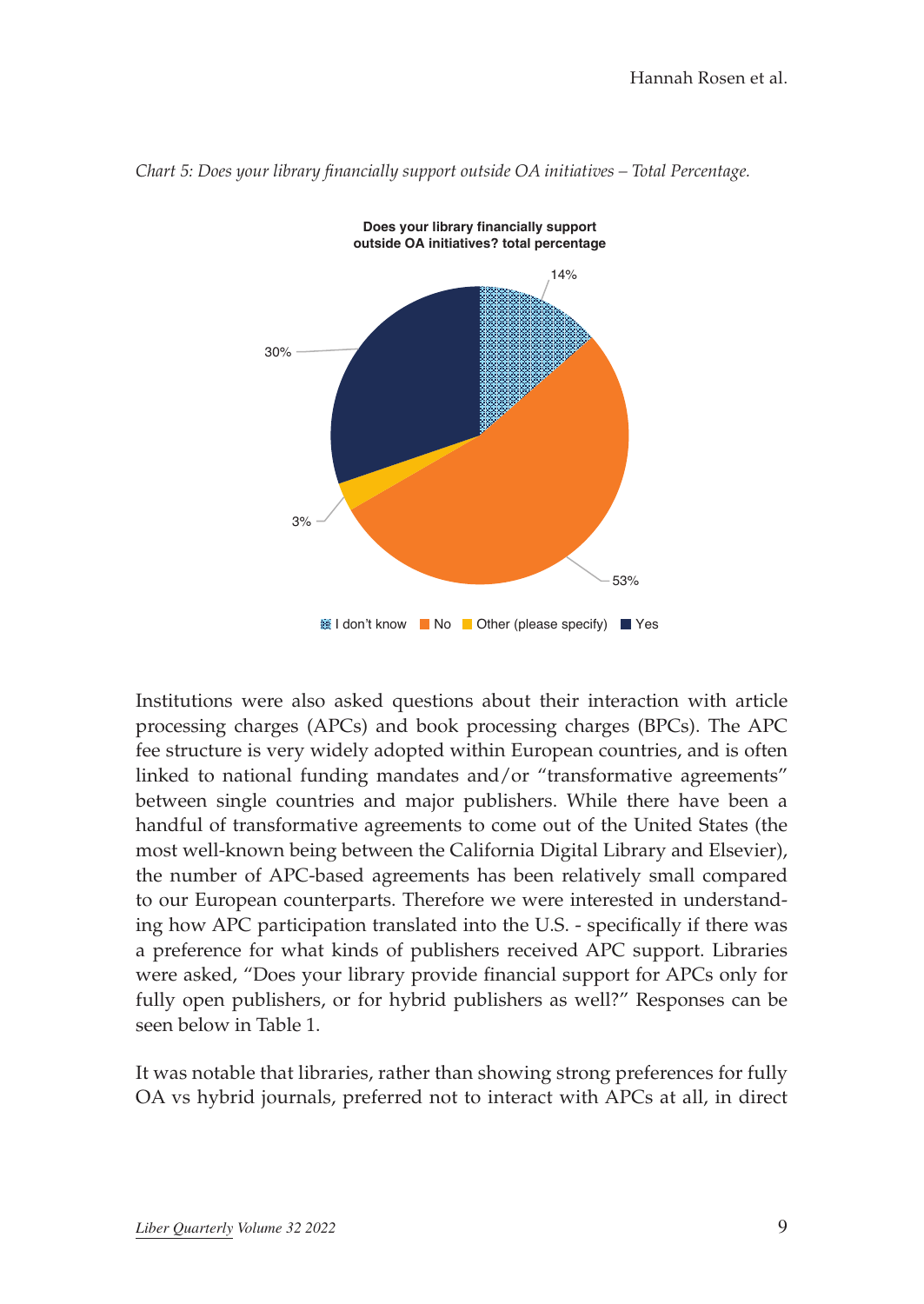|                                                                       | open only | APCs for full APCs for fully<br>open and hybrid APCs | No. | Other (please)<br>specify) |
|-----------------------------------------------------------------------|-----------|------------------------------------------------------|-----|----------------------------|
| Total Count                                                           |           |                                                      | 24  |                            |
| Percentage (of those who said they<br>support outside OA initiatives) | 21%       | 14%                                                  | 47% | 18%                        |

*Table 1: Does your library provide financial support for APCs only for fully open publishers, or for hybrid publishers as well?*

opposition to European trends. This confirmed a hunch we had based on looking at the national landscape: there are too many U.S. institutions that cannot and/or are not able to pursue APCs as a viable option. The smaller institutions that do not have publishing faculty receive no benefit from pursuing APC based agreements. These institutions do not have the fiscal, or perhaps more importantly, the administrative capacity to support APC based agreements, and are more inclined to support non-APC initiatives. This showed us that our dedication to non-APC initiatives was vindicated by national preferences, and it should be something that we continued to pursue.

We then asked our members what kinds of OA initiatives they did financially support, to see if there were any overarching trends. Of those respondents who did financially support Open Access activities (as a reminder, this was roughly 30%), the predominant trend was an embrace of diverse models: 65% of active supporters financially contribute to non-APC monograph initiatives, such as Knowledge Unlatched and support non-APC journal initiatives such as the Open Library of the Humanities, while 56% supporters contribute to outside repositories such as ArXiv and PubMed Central. We were able to extrapolate from this data to presume that for those libraries that support OA Publishing, the majority support multiple types of initiatives - no one model or type of material appears to be dominant. Instead, we presume libraries are focusing on supporting initiatives based on content and relevance to their institution. Therefore we took it upon ourselves to support a varied portfolio of publishers highlighting a diversity of content. We also took both of these conclusions as a sign that we needed to continue to pursue a diversity of models, knowing that many of our members already comfortably support a plethora of non-APC initiatives. The next section will outline the new initiatives we pursued during the pandemic based on conclusions from the Open Content Survey.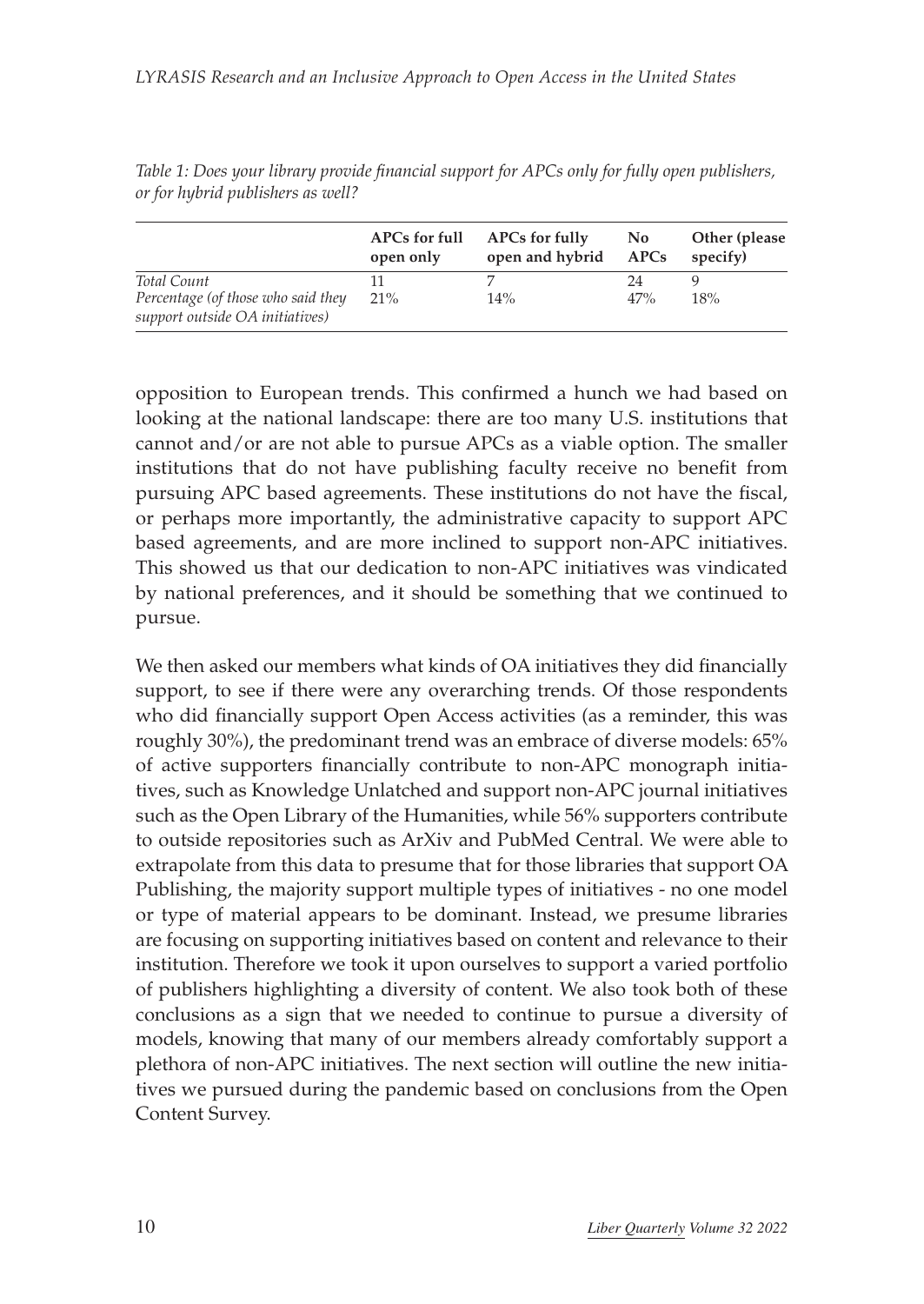# **6. Pandemic OA Initiatives**

In the past year there has been a noticeable increase in the number of both new and more established OA programs seeking ongoing sustainability that have initiated conversation with LYRASIS. All new programs that LYRASIS has introduced are brought to libraries after careful evaluation, based on conclusions from our survey - a continued support of non-APC based initiatives, as well as an embrace of multiple types of publishers and models. With every opportunity we are planning ways to incentivise, encourage, include, and engage libraries across the spectrum of US higher education.

The programs we support are, we believe, trying to build more equitable and inclusive funding models and infrastructures that operationalise and normalise this new way of investing in scholarly publishing. These programs, such as the Central European Press *Opening the Future* initiative use existing and/or experimental collective funding models, such as crowdfunding campaigns and membership programs, to collect sustainable levels of revenue that cover their costs. Many of them distribute the costs across the funding communities they are trying to build through the strategic design of pricing tiers that contain low price points allowing for easy entry points for all types and sizes of stakeholders and their budgets to participate.

While LYRASIS has embarked on several new partnerships to help support journal and monograph publishers, as well as open infrastructure, this next section will provide an overview of the two major new OA programs that LYRASIS helped initiate during the pandemic.

#### **6.1.** *[Open Access Community Investment Program](https://www.lyrasis.org/content/Pages/oacip.aspx)* **(LYRASIS & TSPOA, 2021)**

In the emerging OA publishing space, the library community, along with any other research or academic unit considering how to support open access, are all confronted with opportunities to invest in thousands of OA publications. But libraries do not always have sufficient information about those publications or projects to vet them and make an informed investment decision relative and relevant to their institutional values. As has been mentioned in earlier sections of this article, libraries also often lack the administrative capabilities necessary to manage publications transitioning to OA.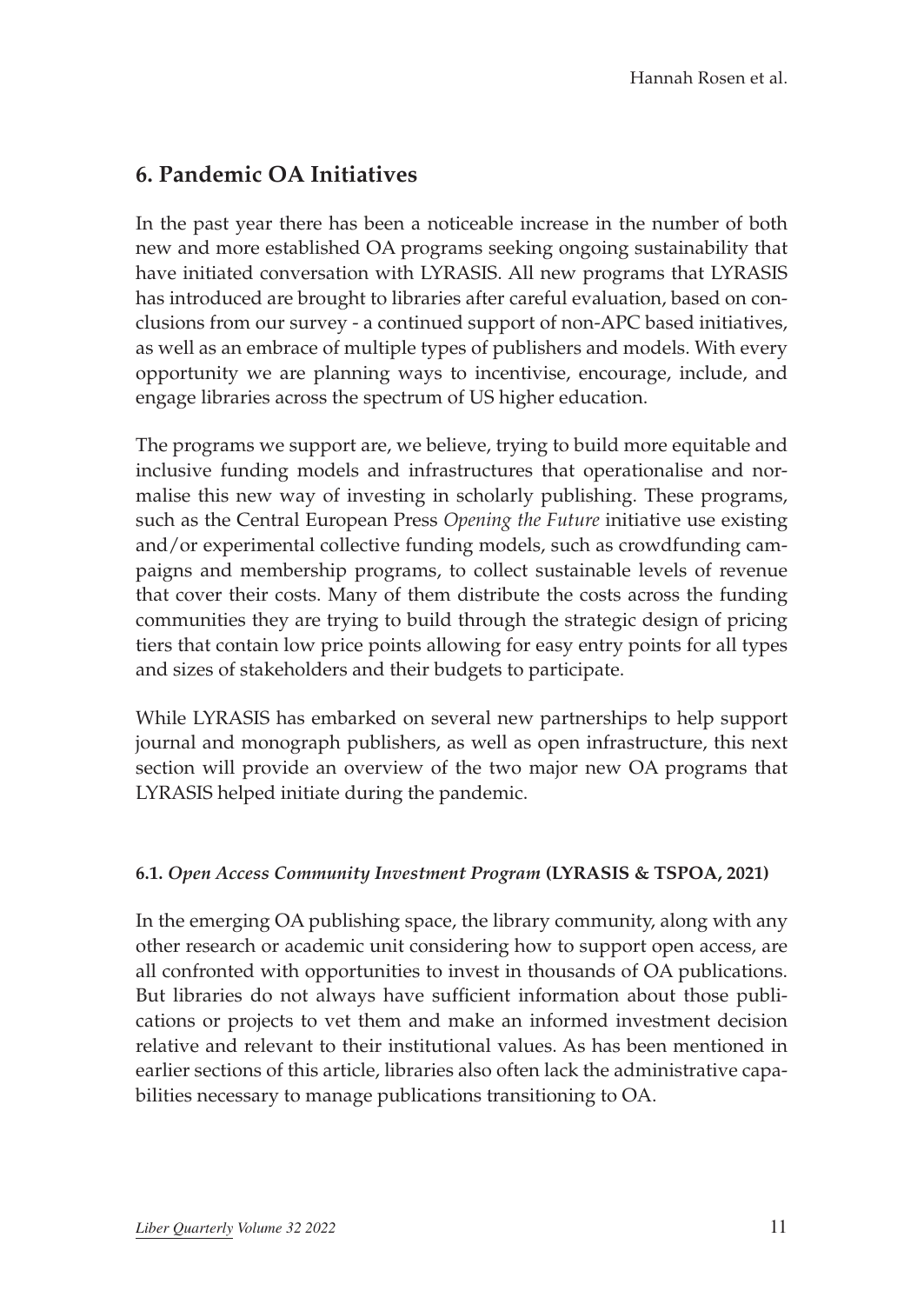In response to this need, LYRASIS and Transitioning Society Publications to OA (TSPOA), in collaboration with a cadre of librarians and mission-aligned publishers, have developed a community-driven, single entry point that allows multiple stakeholders to vet and fund scalable OA content initiatives. We are calling it the Open Access Community Investment Program, or OACIP. Our primary aim was to develop a way to help match libraries and other prospective funders with non-profit publishers and journal editorial boards that are seeking financial investments to sustain or transition to open access publishing of journals or books. Collectively, we developed criteria that publishers have an opportunity to respond to in order to be selected to participate. The program seeks to find the right questions to ask of publishers and then provide those answers to potential investors so that they can evaluate the propriety of investment relative to how and whether the responses satisfy their investment values and principles. Finally, we needed a way to connect the community of potential investors to what we were creating, so we needed an infrastructure to aggregate the investment opportunities, along with outreach to promote it.

We launched the pilot of OACIP in December 2020 and it ran until the end of June 2021. We selected two Diamond OA2 journals to participate, *Environmental Humanities* (published by Duke University Press) *and Combinatorial Theory* (published on the University of California's eScholarship platform, managed by the California Digital Library). Then we built a no frills webpage on the LYRASIS website, and administered it efficiently with the idea that so long as we maintain a healthy ratio of resources in proportion to participating programs, we can grow the program sustainably as more resources become available. Thanks to library funders from the LYRASIS community, both journals met their fundraising goals to sustainably publish OA, free to read and free to publish, for the next five years.

We believe that OACIP has the potential to provide a more effective funding infrastructure to sustainably transition scholarly publishing to OA, and we are currently building on the pilot's success by launching a second round of journals in need of investment.

#### **6.2.** *[The LYRASIS United Nations Sustainable Development Goals \(UNSDG\)](https://www.lyrasis.org/content/Pages/product-details.aspx%253Fpid%253D6D826BB2-7440-EB11-80ED-00155DE5EC03)  [Fund](https://www.lyrasis.org/content/Pages/product-details.aspx%253Fpid%253D6D826BB2-7440-EB11-80ED-00155DE5EC03) (LYRASIS, 2021b)*

Along with partnering with non-profit OA publishers, LYRASIS sought creative ways to engage its diverse existing subscriber communities of paywalled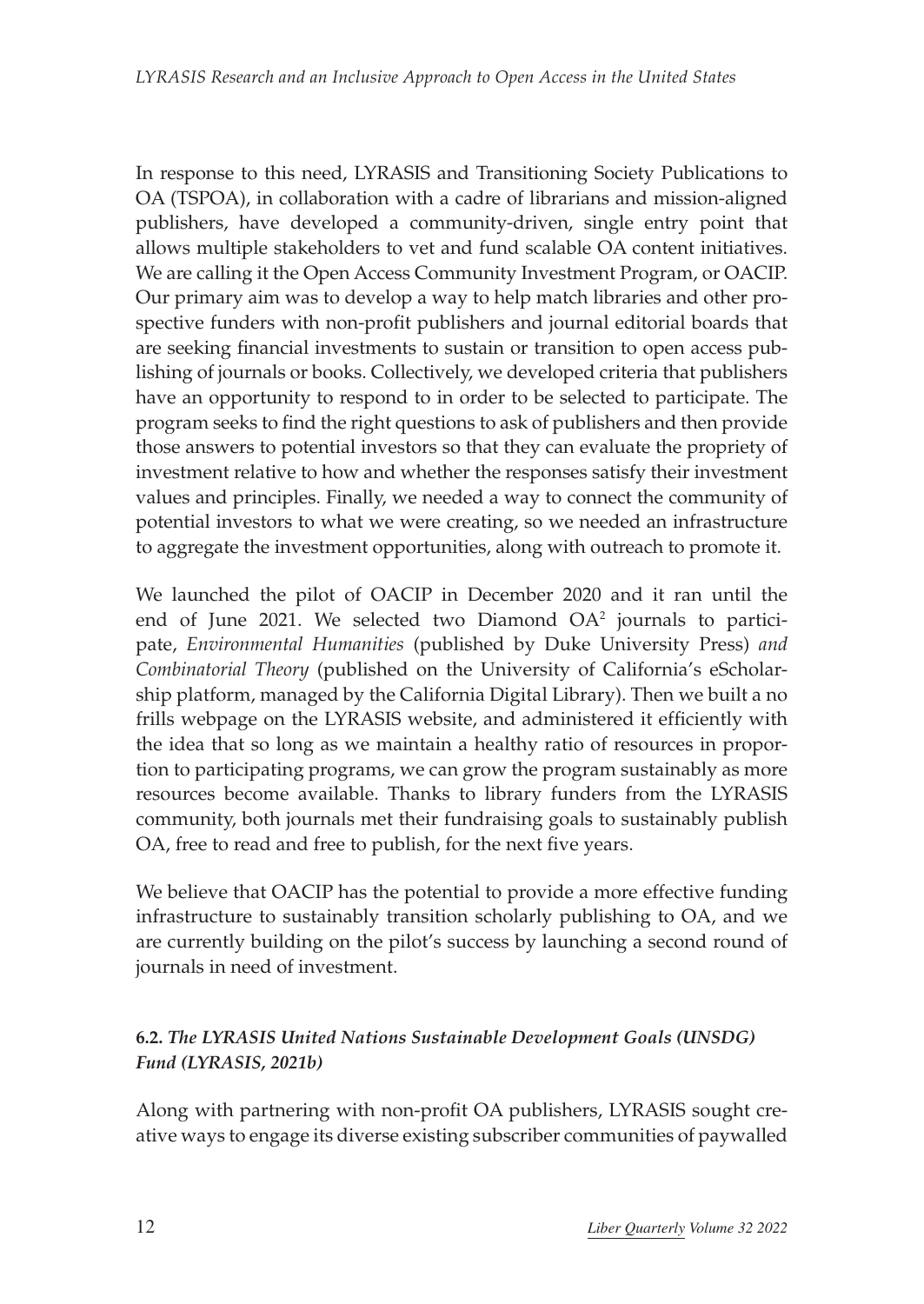content. When LYRASIS holistically assessed its subscriber communities, large journal groups emerged as a possibility for expanded OA engagement as such groups present an opportunity to re-imagine negotiations to achieve transformative agreements. Transformative or transitional agreements seek to build a bridge across the licensing chasm between traditional, paywalled content and support for OA publishing. To date, success with transformative agreements with large, established publishing houses, are predominantly based on APCs, which are not feasible for all institutions in a given LYRASIS journal group. LYRASIS' journal groups represent a spectrum that extends from "read" to "publish" institutions, e.g., those institutions who purchase journal content but are less likely to have large faculty populations who publish to those institutions who both purchase journal content and also publish significant amounts of research, respectively.

In order to apply the lessons of the Open Content Survey Report to OA activities within our journal groups, we wanted to expand the current understanding of a transformative agreement beyond APC considerations and eliminate minimum thresholds for participation.

In 2020, the LYRASIS Springer Nature Journals Group was nearing the end of its five-year deal, which originally spanned 2017–2021. We had intended to reevaluate this contract in terms of cost versus content in preparation for the next iteration of negotiations, but the pandemic hastened our timeline. The LYRASIS Springer Nature Journals Group exemplifies LYRASIS membership as a whole: a diverse group of institutions across the "read"/"publish" spectrum. This subscriber group presented an ideal opportunity to meet our goals due to Springer Nature's [robust commitment](https://www.springernature.com/gp/researchers/sdg-programme) to publishing content that supports the United Nations Sustainable Development Goals (UNSDGs) (Springer Nature, 2021).

Working with Springer Nature and the diverse institutions in the LYRASIS Springer Nature Journals Group, we were able to re-negotiate lower subscription costs for a new multi-year contract and simultaneously redirect the savings toward OA SDG-aligned content. We created the LYRASIS United Nations Sustainable Development Goals Fund (LYRASIS, 2021b) to crowdsource the publication of OA ebooks that support the UN SDGs. There was no minimum threshold for participation, and thirty-one (31) institutions of all sizes and budgets re-directed their cost savings from the renegotiated contract to the collective fund. LYRASIS worked with institutional contributors and Springer Nature to identify ebooks that specifically appeal to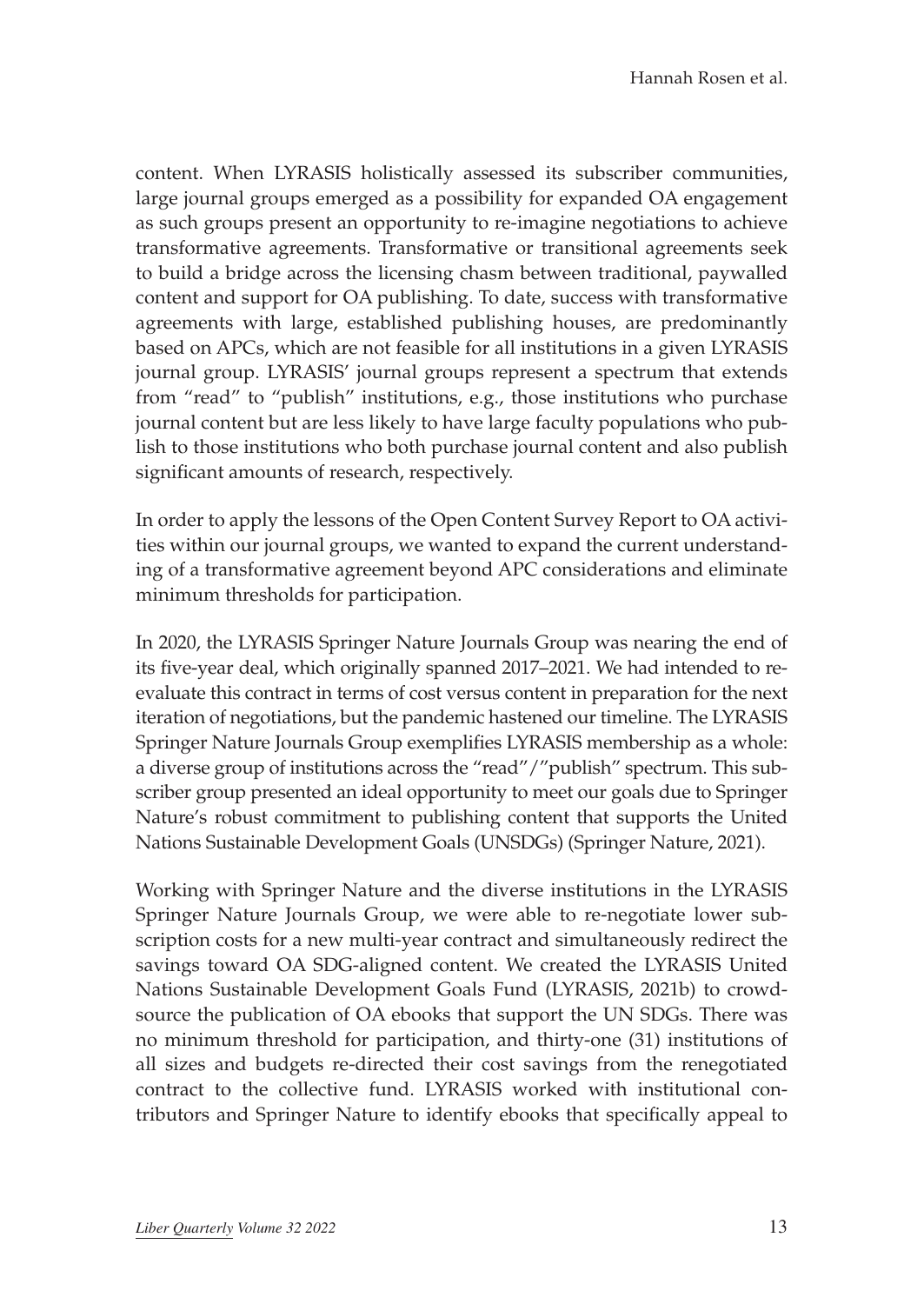undergraduate-level teaching, which spans the "read"/"publish" mission spectrum: as of September 2021, five (5) ebooks will be made OA as a result of our negotiations.

During its initial phase the LYRASIS UNSDG Fund is centered around OA ebooks published by Springer Nature, but we are diligently working to expand our efforts to include other publishers who have signed the [UN](https://www.un.org/sustainabledevelopment/sdg-publishers-compact/) [SDG Publisher Compact](https://www.un.org/sustainabledevelopment/sdg-publishers-compact/) (United Nations, 2021) as well as other LYRASIS members who are not part of the LYRASIS Springer Nature Journals Group.

# **7. Library Reactions**

Incentives to support OA in the United States are varied. The most common ones mentioned by higher education libraries include lowering the barriers to publish, decreasing the cost of publishing, making more content available to support teaching, and altruism for the sake of openly sharing knowledge with the wider community. Unlike in other parts of the world, there is rarely discussion among US librarians about potential economic benefits to the country as a result of openly sharing scholarly communications from the higher education research community.

A key part of the challenge facing the US higher education community is the development of a variety of incentives that will spur libraries to invest in OA. Campus administrators require rationale and justification to support OA, particularly at state supported public institutions where there are challenges around spending taxpayer funds to support the creation of content that others outside the state can use without providing similar financial support.

Despite these challenges, since the start of the pandemic the level of enthusiasm for new scholarly content programs by the US higher education library community seems to have increased for OA programs and decreased for new paywalled products. Anecdotally, we are finding that it is now much easier to engage a group of interested librarians in conversation around support for OA than it is to gather an interested group to discuss a new paywalled collection of content. The rate of pledges to support OA programs increases each year as a proportion of the total number of orders/pledges that LYRASIS invoices to libraries for scholarly content.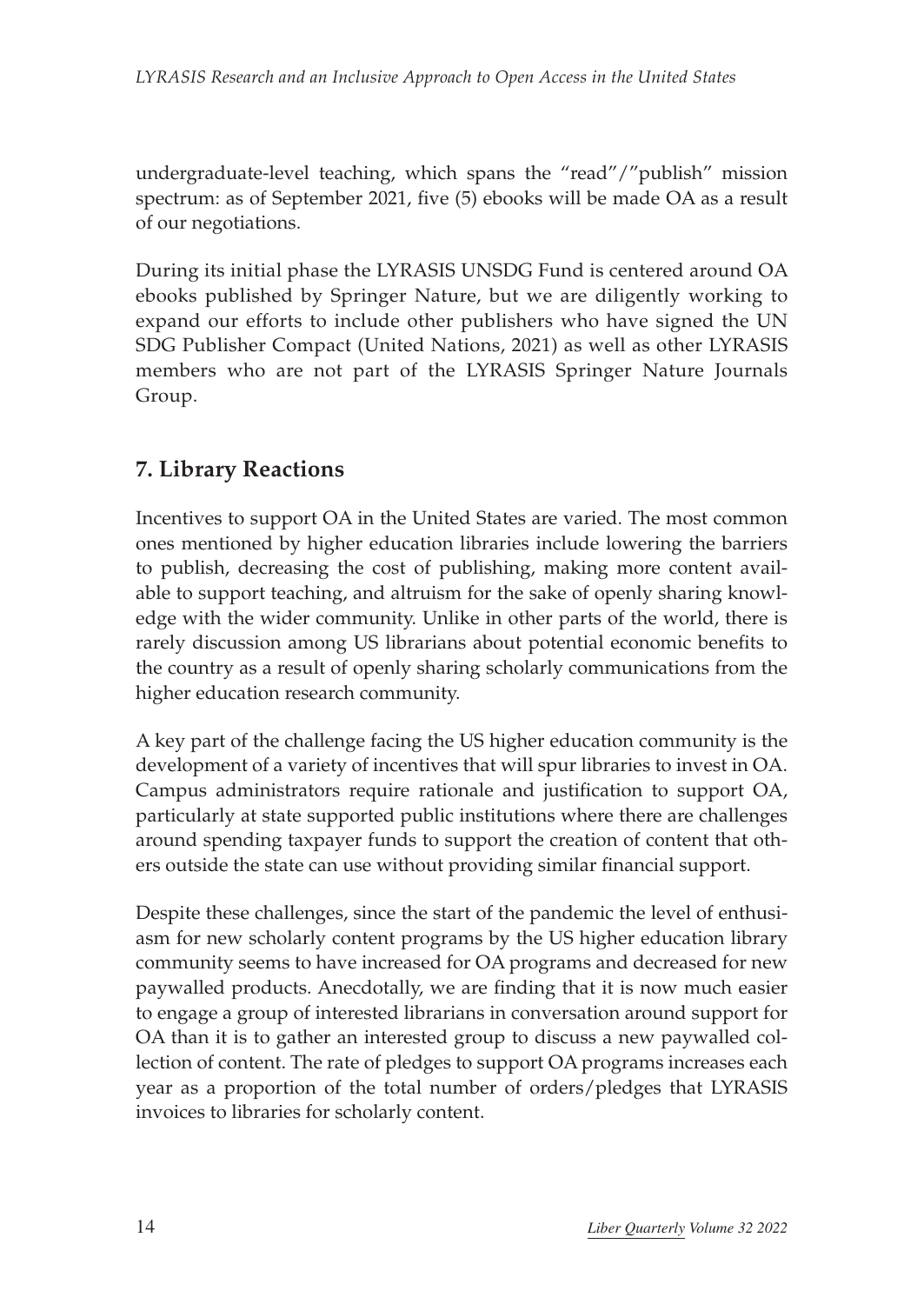When looking at the many initiatives we have introduced at LYRASIS, we have seen encouraging signs of increasing support for OA. LYRASIS has worked with more institutions that are stepping forward to offer meaningful support to the growing number of initiatives that do not require payment from authors to publish. Since our work with Open Access programs began in 2012, there has been a 32% increase in the number of libraries participating in these programs. However, as can be seen in Chart 6, this relatively slow growth has been bolstered by a 107% increase in the total number of times each year these libraries support an Open Access program at LYRASIS. These trends, viewable in Chart 6, show that once libraries engage with the crowdfunding or subscription fund redirection models, they are more likely to engage in additional ones as time passes and the models prove to be successful and sustainable.

The largest increase in the number of annual financial commitments came during fiscal year 2021, a growth by 22% over the number of commitments made in the previous year, during a global pandemic and a time of great financial upheaval.

At the present time, 43% of all US higher education institutions at the doctoral level are participating in OA programs through LYRASIS. While that number is encouraging, more work remains to be done. In comparison, as seen in Chart 7, only 7% of all US higher education institutions offering master and baccalaureate degrees as their highest levels are participating in these same OA programs.



*Chart 6: Count of Annual Financial Commitments to Support LYRASIS OA Programs, 2014–2021.*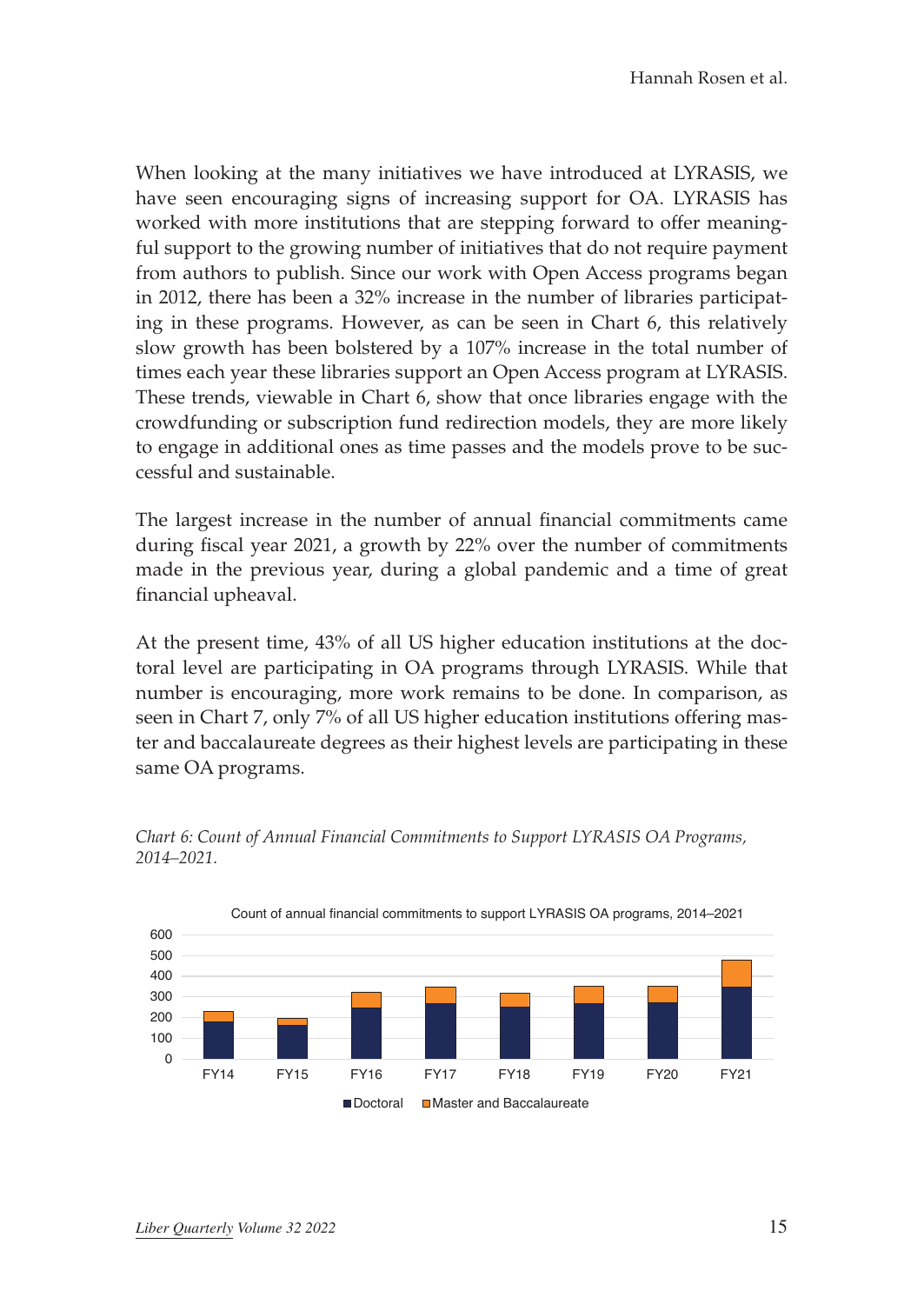#### *LYRASIS Research and an Inclusive Approach to Open Access in the United States*

*Chart 7: Percentage of U.S. Four-Year and Graduate Institutions Support OA Publishing Through LYRASIS, 2014–2021.*



A great deal of additional work, model development, outreach, and education is needed in order to create opportunities, rationale, and incentives for these teaching-focused institutions to be able to provide more robust support for Open Access. Master and baccalaureate institutions in fiscal year 2021 contributed 3% of the total funds gathered for Open Access programs through LYRASIS. As mentioned earlier, these institutions collectively hold around 20% of the library collection funds among US higher education institutions with four-year and/or graduate level degree programs. There are likely many reasons for this gap in funding, but it is clear that teaching institutions (master and baccalaureate programs) are not deliberately withholding funds in order to be "free-riders," using content paid for by other universities.

#### **8. Conclusion**

Based on all the data we have gathered, our conversations with librarians, and personal observations during the past year, there appears to have been a significant shift of interest toward the development of new OA models based on library cost-sharing and crowdfunding of new content. Publishers are more willing to engage in conversations and explore possibilities, and libraries seem to be taking a longer view of the scholarly communication ecosystem and placing more emphasis on socially responsible investment of the collection dollars that they steward for their campuses. There seems to be an increasing eagerness and receptivity across all the stakeholder communities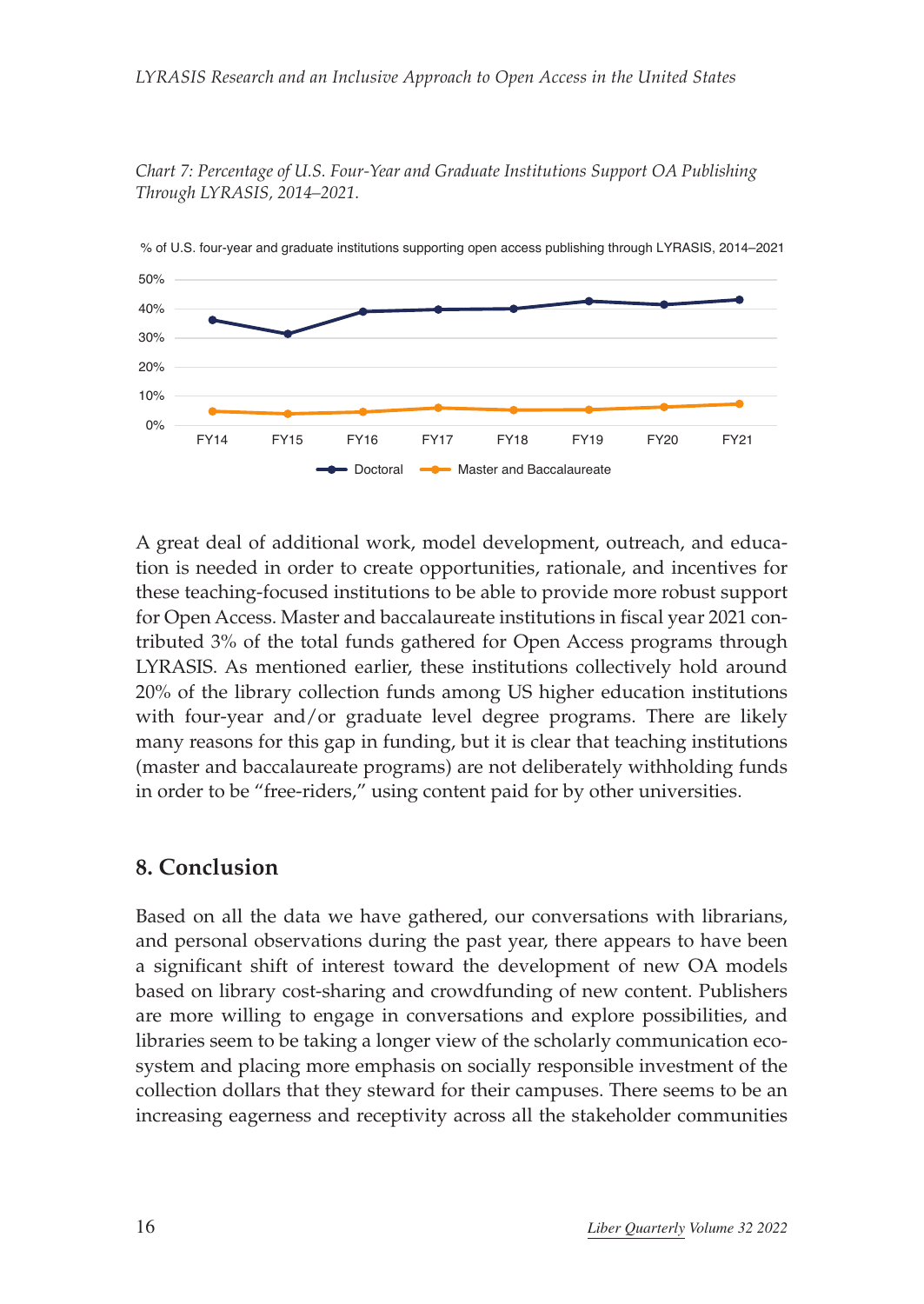to new ideas that embrace the concepts of meeting the needs of diverse participants and finding more collaborative pathways moving forward.

There is no one model for Open Access that works equally well across a diverse community. We must continue to develop new programs and models that engage teaching focused institutions if we want to fill important gaps in our work to transform scholarly communication. In order to maintain a healthy, balanced, U.S. higher educational ecosystem that serves the needs of all types of students, we need to develop and establish new frameworks that facilitate participation, not just observation, in the journey towards a different future that opens up more scholarly content to a world of users.

### **References**

Digest of Education Statistics. (2017). *Table 317.10. Degree-granting postsecondary institutions, by control and level of institution: Selected years, 1949–50 through 2016–17* [Data Set]. National Center for Education Statistics. [https://nces.ed.gov/programs/](https://nces.ed.gov/programs/digest/d17/tables/dt17_317.10.asp?current=yes) [digest/d17/tables/dt17\\_317.10.asp?current=yes](https://nces.ed.gov/programs/digest/d17/tables/dt17_317.10.asp?current=yes).

IPEDS. (2019). *The Integrated Post Secondary Education Data System* [Data Set]. National Center for Education Statistics. <https://nces.ed.gov/ipeds/use-the-data>.

Indiana University Center for Postsecondary Research (2018). *Carnegie Classifications Data File Version 1b: December 20, 2018 [Data Set].* The Carnegie Classification of Institutions of Higher Education. [https://carnegieclassifications.iu.edu/downloads/](https://carnegieclassifications.iu.edu/downloads/CCIHE2018-PublicData.xlsx) [CCIHE2018-PublicData.xlsx.](https://carnegieclassifications.iu.edu/downloads/CCIHE2018-PublicData.xlsx)

LYRASIS. (2021a, September 24). *SCOAP3.* [https://www.lyrasis.org/content/Pages/](https://www.lyrasis.org/content/Pages/Scoap3.aspx) [Scoap3.aspx.](https://www.lyrasis.org/content/Pages/Scoap3.aspx)

LYRASIS. (2021b, September 24). *LYRASIS United Nations Sustainable Development Goals Fund*. [https://www.lyrasis.org/content/Pages/product-details.aspx?pid=](https://www.lyrasis.org/content/Pages/product-details.aspx?pid=6D826BB2-7440-EB11-80ED-00155DE5EC03) [6D826BB2-7440-EB11-80ED-00155DE5EC03.](https://www.lyrasis.org/content/Pages/product-details.aspx?pid=6D826BB2-7440-EB11-80ED-00155DE5EC03)

LYRASIS & TSPOA. (2021, September 24). *OACIP.* [https://www.lyrasis.org/content/](https://www.lyrasis.org/content/Pages/oacip.aspx) [Pages/oacip.aspx](https://www.lyrasis.org/content/Pages/oacip.aspx).

Rosen, H., & Grogg, J. (2020). *LYRASIS 2020 Open Content Survey Report*. LYRASIS. <https://doi.org/10.48609/nwr2-9313>.

Springer Nature. (2021, September 24). *The Sustainable Development Goals Programme*. <https://www.springernature.com/gp/researchers/sdg-programme>.

United Nations. (2021, September 24). *SDG Publishers Compact*. [https://www.un.org/](https://www.un.org/sustainabledevelopment/sdg-publishers-compact/) [sustainabledevelopment/sdg-publishers-compact/.](https://www.un.org/sustainabledevelopment/sdg-publishers-compact/)